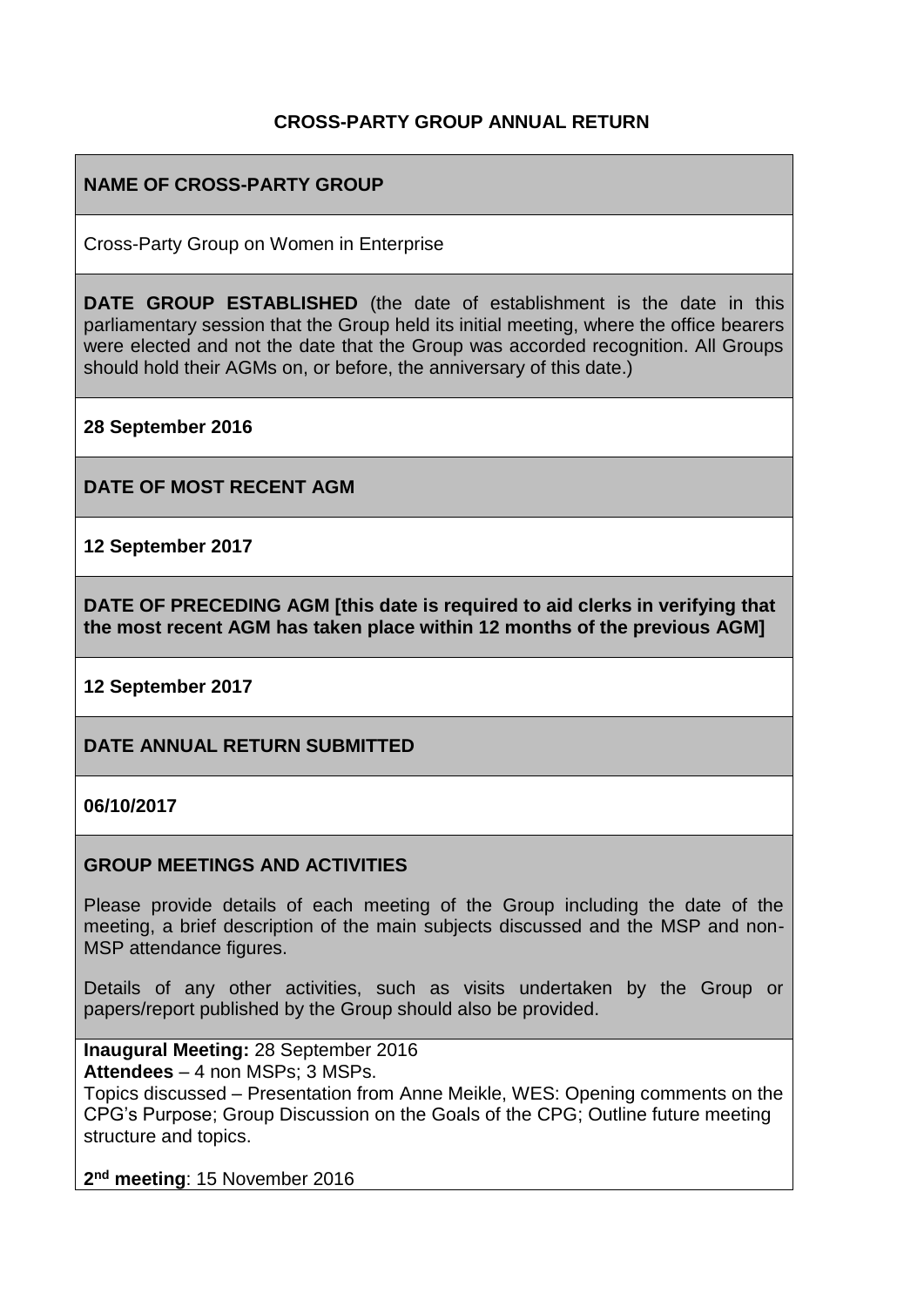### **Attendees** – 5 MSPs; 20 non MSPs;

**Topics discussed** – Support for start-ups and gender aware support services. Presentations by WES ambassadors, Fiona Turnbull and Jeanette Forbes on their personal journey. Presentations by representatives of the Military spouses programme run by WES - Eugenie Price, Liz Dadd and Parresa Meikle.

### **3 rd meeting: 28 February 2017**

**Attendees** – 6 MSPs; 14 non MSPs.

**Topics Discussed** – Presentation by Jane Gotts, GenAnalytics on importance of gender data. Presentation by Elaine Morrison, Scottish Enterprise on SE contribution to supporting women in business. Presentations by WES Ambassadors – Leah Hutchison and Fiona Turnbull.

### **4 th meeting: 16 May 2017**

**Attendees –** 4 MSPs; 15 non MSPs.

**Topics discussed** – Presentation by Anne Meikle on gender aware support for businesses. Presentation by Susan Harkins, Business Gateway, on current BG support for women in business. Presentation by Yvonne Greaves, RBS, on current RBS women in business specialist programme.

Presentations and comment from women business owners – Mandy Bailey, Plant-n-Grow; Gail Bryden, JustBe Botanicals; Lynn Mann, Supernature Oils UK.

5<sup>th</sup> meeting: 12 September 2017 (AGM)

Attendees – 4 MSPs; 12 non MSPs.

Topics discussed – Presentation by Anne Meikle on the past year CPG activities. Presentation by Carolyn Currie on business development, leadership, and gender aware support programmes delivered in Fife Council.

Election of office bearers – Convenor; Vice Convenor; Secretary; Treasurer.

•Jackie Baillie proposed Gillian Martin as convenor. Seconded by Ivan McKee. •Ivan McKee proposed Jackie Baillie as vice convenor. Seconded by Bill Bowman. •Carolyn Currie proposed Anne Meikle as secretary. Seconded by Jackie Brierton. •Anne Meikle proposed Carolyn Currie as treasurer. Seconded by Gillian Martin.

# **MSP MEMBERS OF THE GROUP**

Please provide names and party designation of all MSP members of the Group.

Gillian Martin MSP (SNP) Convenor

Jackie Baillie MSP (Labour) Vice Convenor

Ivan McKee MSP (SNP)

Andy Wightman MSP (Scottish Greens)

Clare Haughey MSP (SNP)

Daniel Johnson MSP (Labour)

Monica Lennon MSP (Labour)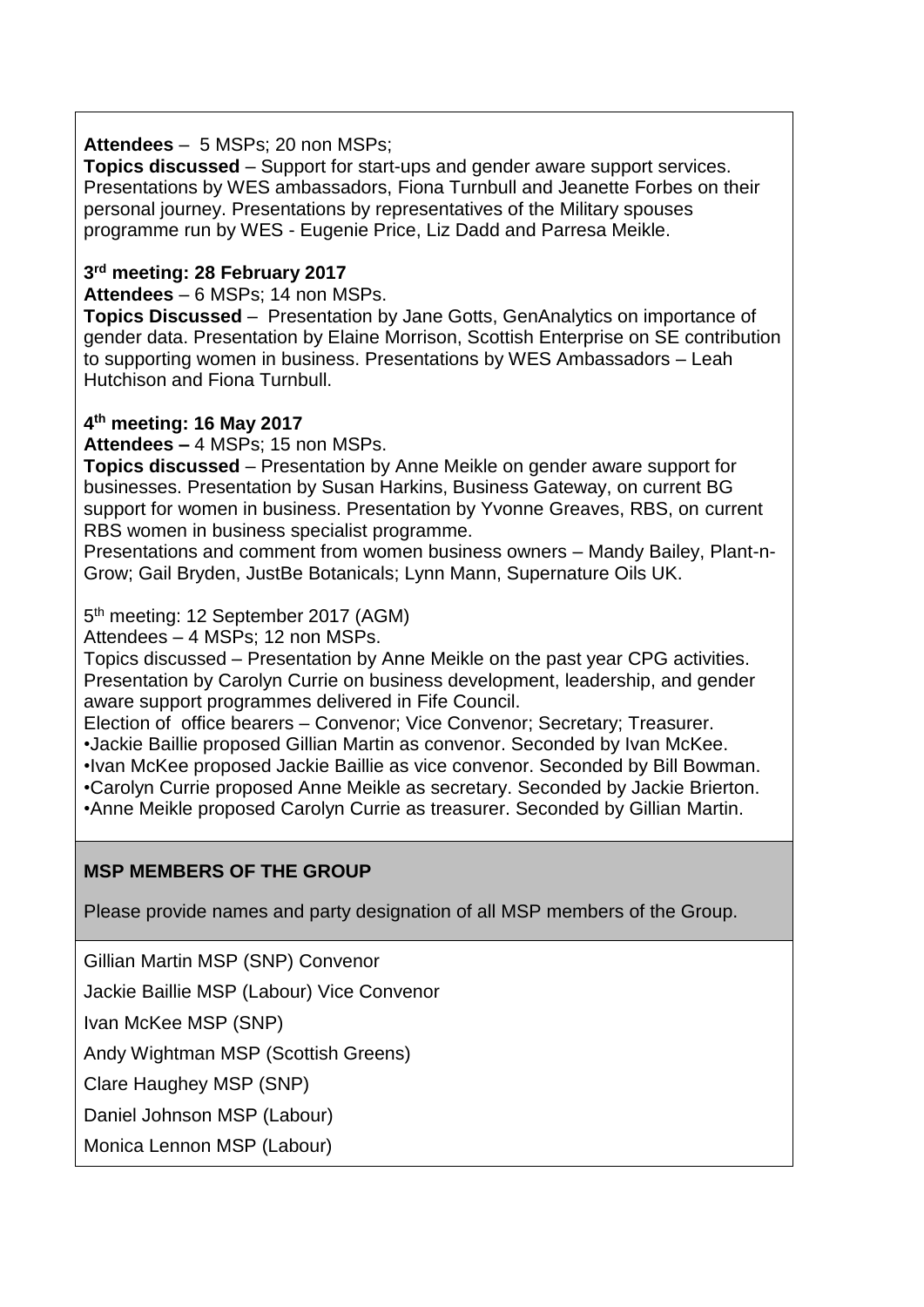### **NON-MSP MEMBERS OF THE GROUP**

For organisational members please provide only the name of the organisation, it is not necessary to provide the name(s) of individuals who may represent the organisation at meetings of the Group.

| Individuals   | Anne Meikle                             |
|---------------|-----------------------------------------|
|               | Carolyn Currie                          |
|               | Lynne Cadenhead                         |
|               | Jennifer Lyndsay-Finan                  |
|               | <b>Gaynor Simpson</b>                   |
|               | Lynn Mann                               |
|               | <b>Bharti Rajput</b>                    |
|               | <b>Jeanette Forbes</b>                  |
|               | Sylvia Douglas                          |
|               | Fiona Turnbull                          |
|               | Leah Hutchison                          |
|               | Anja Baak                               |
|               | Michelle Smith                          |
|               | <b>Suzanne Doyle-Morris</b>             |
|               | <b>Jane Gotts</b>                       |
|               | <b>Susan Harkins</b>                    |
|               | <b>Julie Hall</b>                       |
|               | Laura Galloway                          |
|               | Karen Anderson                          |
| Organisations | <b>Women's Enterprise Scotland</b>      |
|               | Royal Bank of Scotland                  |
|               | <b>Fraser of Allander Institute</b>     |
|               | <b>Scottish Enterprise</b>              |
|               | <b>Highlands and Islands Enterprise</b> |
|               | CoSLA                                   |
|               | <b>Business Gateway</b>                 |
|               | <b>Federation of Small Businesses</b>   |
|               | <b>Edinburgh Napier University</b>      |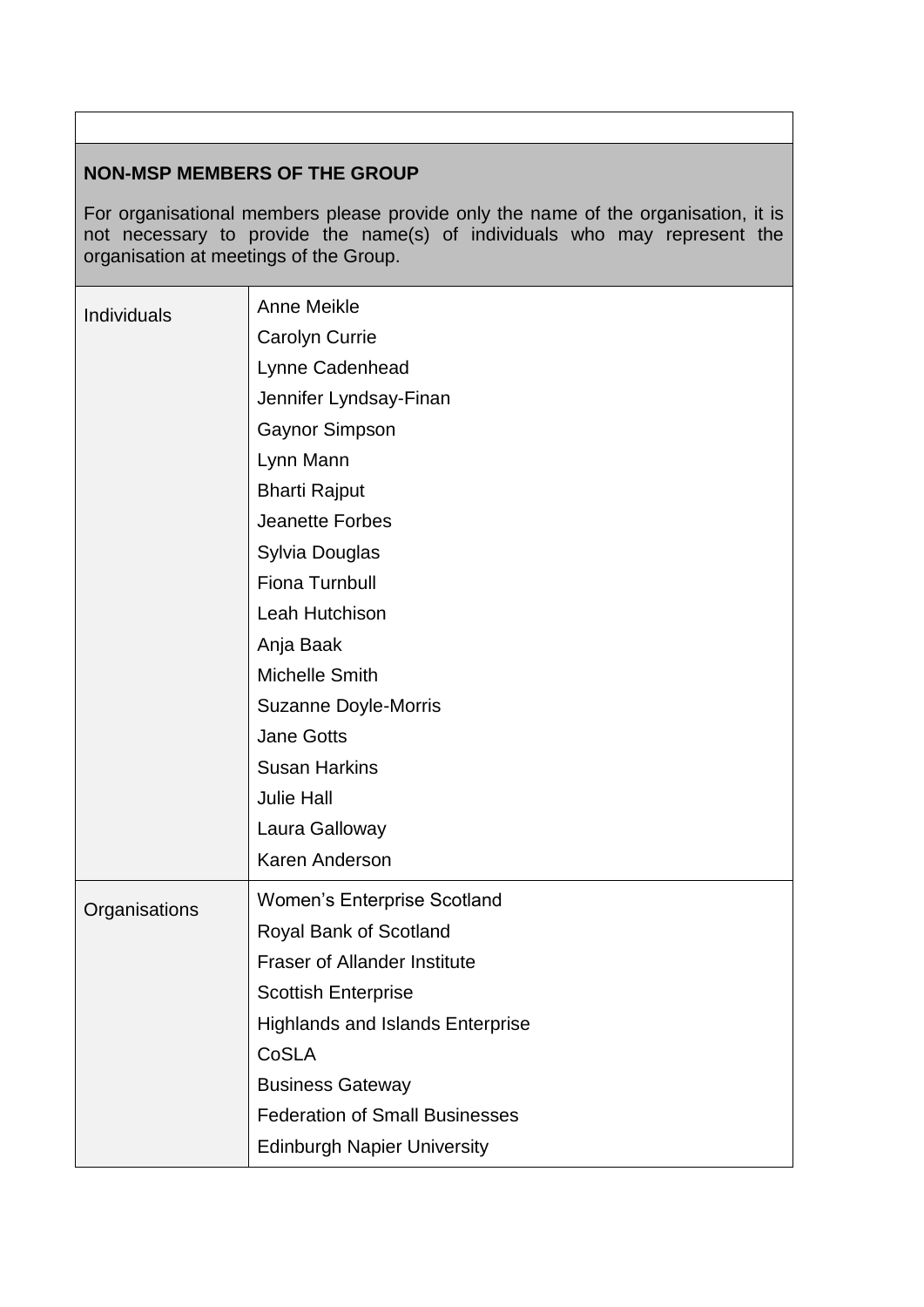| WEvolution                                    |
|-----------------------------------------------|
| GrowBiz                                       |
| <b>Association of Scottish Business Women</b> |
| <b>Scottish Chamber of Commerce</b>           |

### **GROUP OFFICE BEARERS**

Please provide names for all office bearers. The minimum requirement is that two of the office bearers are MSPs and one of these is Convener – beyond this it is a matter for the Group to decide upon the office bearers it wishes to have. It is permissible to have more than one individual elected to each office, for example, coconveners or multiple deputy conveners.

| Convener               | <b>Gillian Martin MSP</b> |
|------------------------|---------------------------|
| <b>Deputy Convener</b> | <b>Jackie Baillie MSP</b> |
| Secretary              | Anne Meikle               |
| <b>Treasurer</b>       | <b>Carolyn Currie</b>     |

## **FINANCIAL BENEFITS OR OTHER BENEFITS RECEIVED BY THE GROUP**

Please provide details of any financial or material benefit(s) received from a single source in a calendar year which has a value, either singly or cumulatively, of more than £500. This includes donations, gifts, hospitality or visits and material assistance such as secretariat support.

Details of material support should include the name of the individual providing support, the value of this support over the year, an estimate of the time spent providing this support and the name of the organisation that this individual is employed by / affiliated to in providing this support.

Groups should provide details of the date on which the benefit was received, the value of the benefit and a brief description of the benefit.

If the Group is not disclosing any financial information please tick the box to confirm that the Group has considered the support received, but concluded it totalled under the threshold for disclosure (£500). √

# **SUBSCRIPTION CHARGED BY THE GROUP**